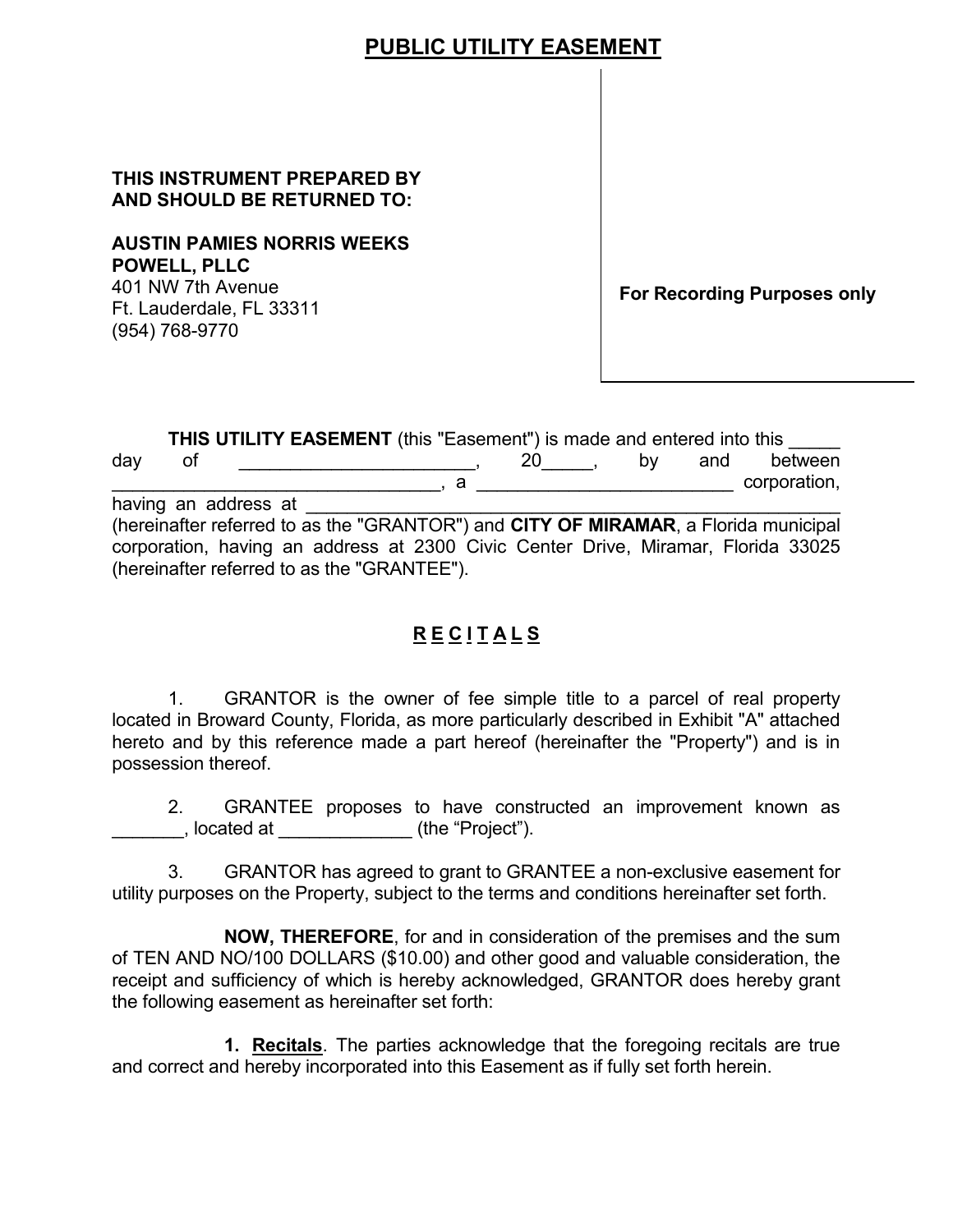**2. Grant of Easement**. GRANTOR does hereby grant and convey to the a non-exclusive easement, in, over, upon, across and through the Property for utility operating, maintaining, relocating, repairing, replacing, improving, removing and ingress and egress in, over, under, upon, across and through the Property with full GRANTEE and its licensees, agents independent contractors, successors and assigns, purposes including, but not limited to, constructing, reconstructing, laying, installing, inspecting water, sewer, drainage, gas, electric, cable, phone or other utilities as well as rights and authority to enter upon and excavate the Property.

**3. Use of Easement**. GRANTEE shall have the right to do all things necessary, useful or convenient for the purposes outlined in Section 2 hereof. GRANTOR hereby covenants with GRANTEE that GRANTEE shall have quiet and peaceful possession, use and enjoyment of the easement granted herein.

 **4. Covenants Running with the Land**. This Easement, and all the rights, conditions, covenants and interests set forth herein and created hereby are intended to and shall run with the land and shall be binding upon and inuring to the benefit of the parties hereto and their respective successors and assigns.

**5. Perpetual Duration**. This Easement shall be perpetual in duration.

 **6. Rights Reserved**. The easement rights granted herein are nonexclusive in nature and are subject to all matters of record. GRANTOR shall have the right to use the Property, or any portion thereof, or any property of GRANTOR adjoining the Property for any purpose not inconsistent with the full use and enjoyment of the rights granted herein in favor of GRANTEE.

 **7. Miscellaneous**. No modification or amendment of this Easement shall included in such judgment. This Easement shall be interpreted in accordance with the laws of the State of Florida, both substantive and remedial. This Easement sets forth the be of any force or effect unless in writing executed by both GRANTOR and GRANTEE and recorded in the Public Records of Broward County, Florida. If GRANTOR or GRANTEE obtains a judgment against the other party by reason of breach of this Easement, attorneys' fees and costs, at both the trial and appellate levels shall be entire agreement between GRANTOR and GRANTEE relating to the easement and all subject matter herein and supersedes all prior and contemporaneous negotiations, understandings and agreements, written or oral, between the parties.

 presents to be executed as of the day and year first above written. **IN WITNESS WHEREOF**, GRANTOR and GRANTEE have caused these

## **WITNESSES: GRANTOR:**

Land Development Process & Procedures Manual **Page 2 of 4** and Development Process & Procedures Manual Page 2 of 4 Easement October 1, 1998 (Rev. 1/06)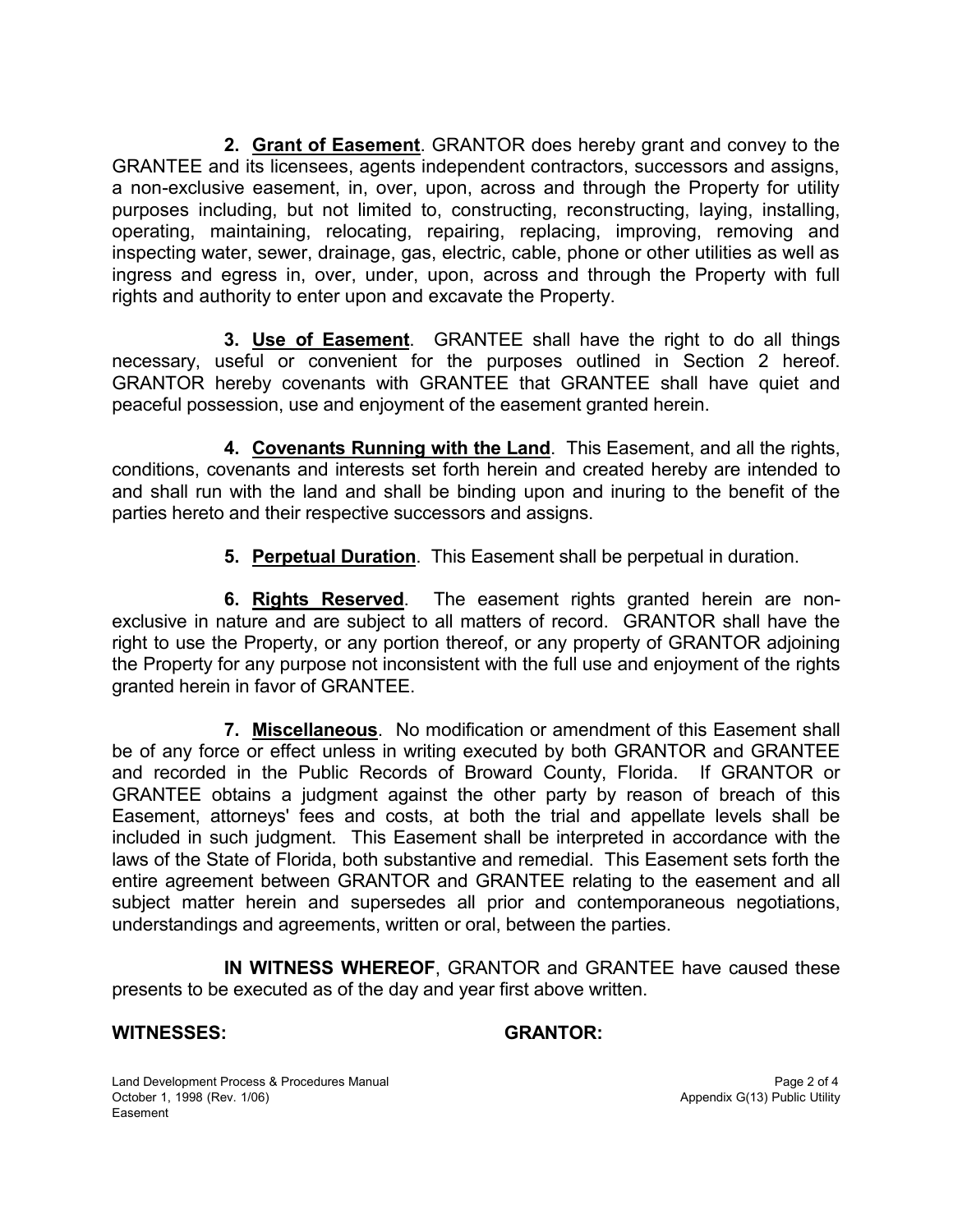| Print Name: <u>Discontinue</u>                                             | Print Name: <u>__________________________________</u>                                            |
|----------------------------------------------------------------------------|--------------------------------------------------------------------------------------------------|
| Print Name: 2008                                                           | (Corporate Seal)                                                                                 |
| <b>WITNESSES:</b>                                                          | <b>GRANTEE:</b>                                                                                  |
|                                                                            | CITY OF MIRAMAR, a Florida municipal<br>corporation                                              |
| Print Name: 1990 1991<br><u> 1989 - Johann Barbara, martxa alemaniar a</u> | By: $\frac{1}{2}$<br>Whittingham O. Gordon<br><b>City Manager</b>                                |
|                                                                            | Attest: <u>with a series of the series of the series</u><br>Denise A. Gibbs<br><b>City Clerk</b> |
| Land Development Process & Procedures Manual                               | Page 3 of 4                                                                                      |

\_\_\_\_\_\_\_\_\_\_\_\_\_\_\_\_\_\_\_\_\_\_\_\_\_\_\_\_\_\_\_\_\_\_\_\_\_,